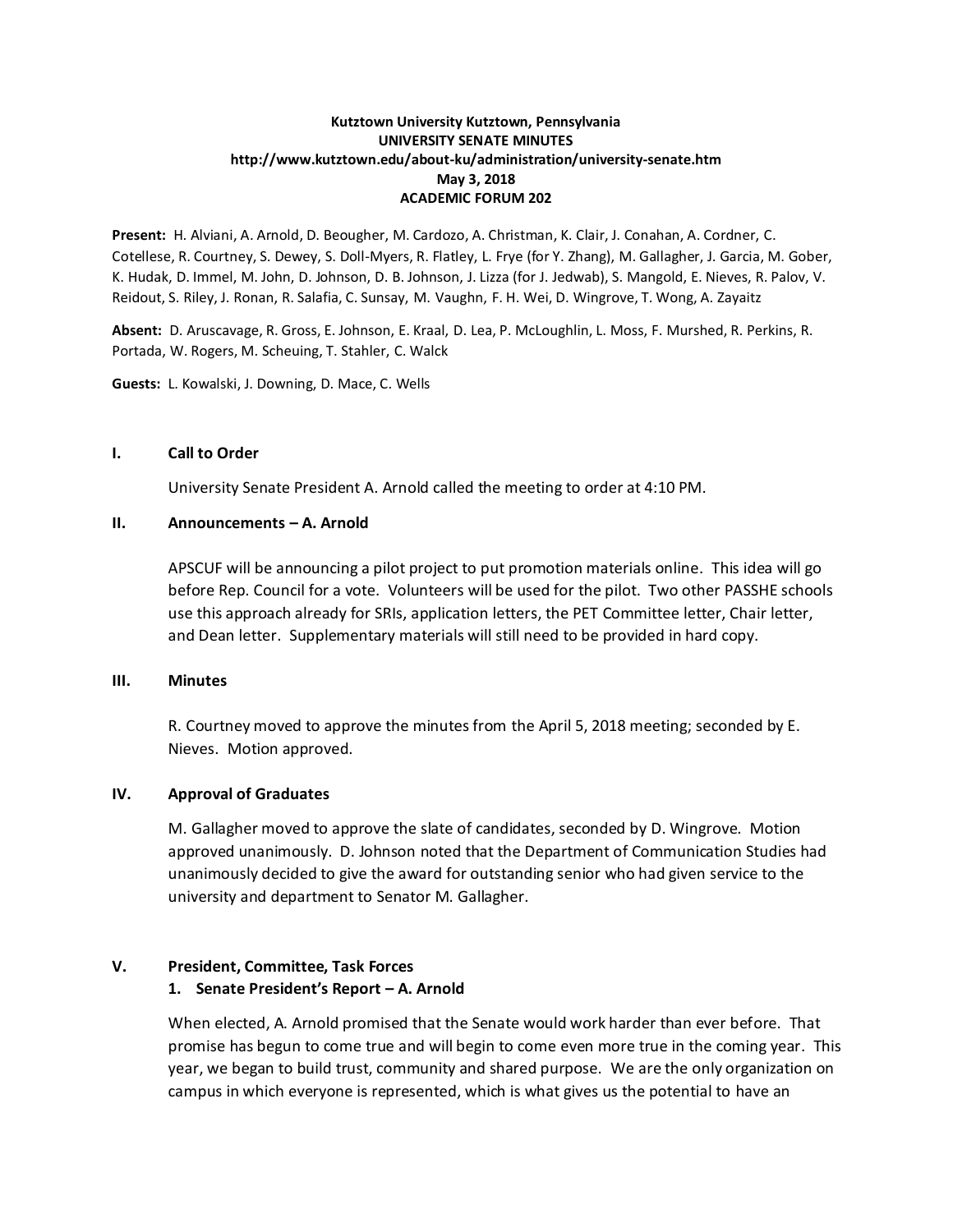impact. Our diversity and the choice to prepare and work hard gave us an impact. That potential was realized when our feedback on General Education was incorporated into the plan for revision.

This year we addressed the First Week's Problem. Our understanding of the problem has changed from an initial belief that students were not purchasing textbooks due to financial constraints to a broader understanding of the effects of student and faculty culture on student behavior in the first few weeks of class. It's a cultural problem for the administration, as well. This work resulted in a memo intended to help underline our focus on delivering high quality education in a meaningful way.

Next year, we will take on additional complicated issues. The Center for the Enhancement for Teaching has not had an actual physical location. A closer look at how it can be helped to enhance the culture of teaching/learning. The First Week's Problem will be mirrored by the Last Week's Problem—in that how we end the semester is as important as how we begin it. Different departments have different philosophies on assessment and how to end the semester strong and how to use that to build for the next year. Another issue that we will address is advisement, focusing on building lasting relationships rather than on simply choosing courses. M. Gallagher suggested that we listen to students' experiences regarding advisement. K. Hudak noted that it would be helpful to have standards for advising.

## **2. Senate Vice President's Report – J. Ronan**

- A. The Committee on Committee made its final set of recommendations.
	- Institutional Climate Committee, COB, Shiyaamsundar Thiruvadi
	- International Affairs Committee, Professional Staff/Managers, Susana Gaisey
	- Professional Development Committee, COB alt., Michelle Vaughn
	- Research Committee, Administrator, Andrea Kirshman
	- Research Committee, COB alt., Elizabeth Rogol
	- Research Committee, Professional Staff/Managers alt., Lori Lentz
	- Research Committee, Administrator alt., Carissa Polkorny-Golden

The motion from the committee passed, ensuring that all positions for the 2018-19 academic year have been filled at this point. The committee worked very hard this year. There were 88 positions, forty-one went to men and 59 to women, because of who applied or because of who the position called for. There were 128 respondents, counting the most recent conscripts, 48% male and 52% female. This is the way the constituency respondents broke down: 37% LAS, 16% VPA, 13% COE, 13% COB, 6% nonteaching faculty, and 50% Professional staff, Administrators and Managers. This is the success rate. In LAS, which has the most, we had 47 applications and 27 were successful. In VPA 27 applied, 17 were successful. In COE, 17 applied, 15 were successful. In COB 16 applied, 11 were successful. Eight people applied for the one non-teaching faculty spot. For the Professional staff, Managers, Administrators, 19 applied and 11 were successful.

B. Academic Standards and Policies Committee Bylaws: The primary revision is to remove the chair's ability to appoint at-large members and to re-appoint him/herself as chair. Motion passed.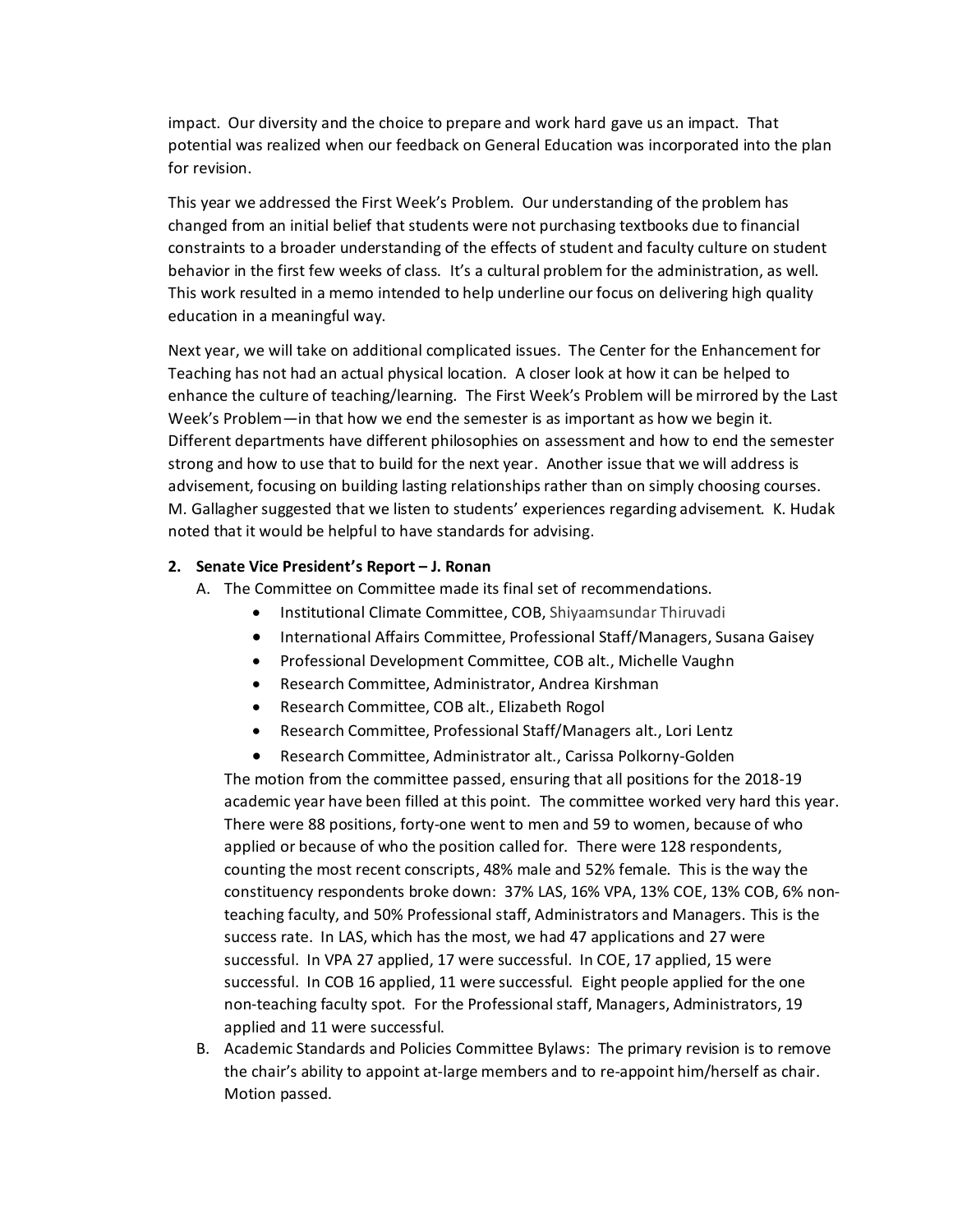- C. Grade Appeals Board: The old bylaws were a mix of policy and bylaws rather than straightforward bylaws, so the revision removed the policy from the wording. The changes provide better architectural structure. Motion passed.
- D. Institutional Climate Committee: The revision aligned the bylaws with the new template, removed wording pertaining to the history of the committee, and indicated who would be allowed to vote. Motion passed.

R. Courtney extended best wishes and gratitude to J. Ronan for his good work Vice President. D. Johnson and A. Vogel (second) moved that a letter expressing the appreciation of the Senate be sent to the chair of his department. Motion passed.

## **3. University President's Report -- K. Hawkinson**

No report due to illness.

## **4. Student Government Board Report – M. Gallagher**

A. A completely executive board and a new board has been elected. Incoming freshmen will have an election in the fall. The new board has been training. There will be a learning curve for them, but they will be up to the task.

B. M. Gallagher and the president-elect attended the PA Council of Trustees conference. They also have a new student leadership section, so they were able to meet with the student trustees as well as the other student presidents.

C. They hosted the second student House of Representatives this semester, which allows students to bring issues and concerns to the table. Hopefully, that will happen again in the future.

D. SGB has been working on the budget and special funding, which is now ready to move on to the next level.

E. A survey was sent out on the campus support fee, which led to a resolution which was presented at the Council of Trustees meeting last week.

# **VI. Unfinished Business**

1. **First Week(s) Problem Memo:** This is not a policy, but the sense of the Senate: "University Senate agrees that we can do more to challenge student and faculty cultural assumptions regarding course materials, and to make such course materials more easily and cheaply available. We can do so in the ways we teach, manage, and learn." The hope is that this will be something of a template for a way to communicate and to creatively reimagine the way we deal with this problem of the first few weeks on campus. A. Vogel noted that the first week is seen by many to be a "syllabus week" in which participation is voluntary. He proposed an amendment that would begin after the word summary, "The Senate believes that engaged learning ought to commence on the first day of the semester, and to that end, the Senate further agrees that we can do more…" There was no objection to adding such wording to the memo. H. Alviani noted that some students are allowed to add courses after the drop/add period and suggested that there would need to be some sort of exception for those students. C. Cotellese suggested that the memo will need to be redesigned to make it more visually appealing so that people will pay attention to it. The memo will probably need to be sent out more than once. R. Palov suggested that we not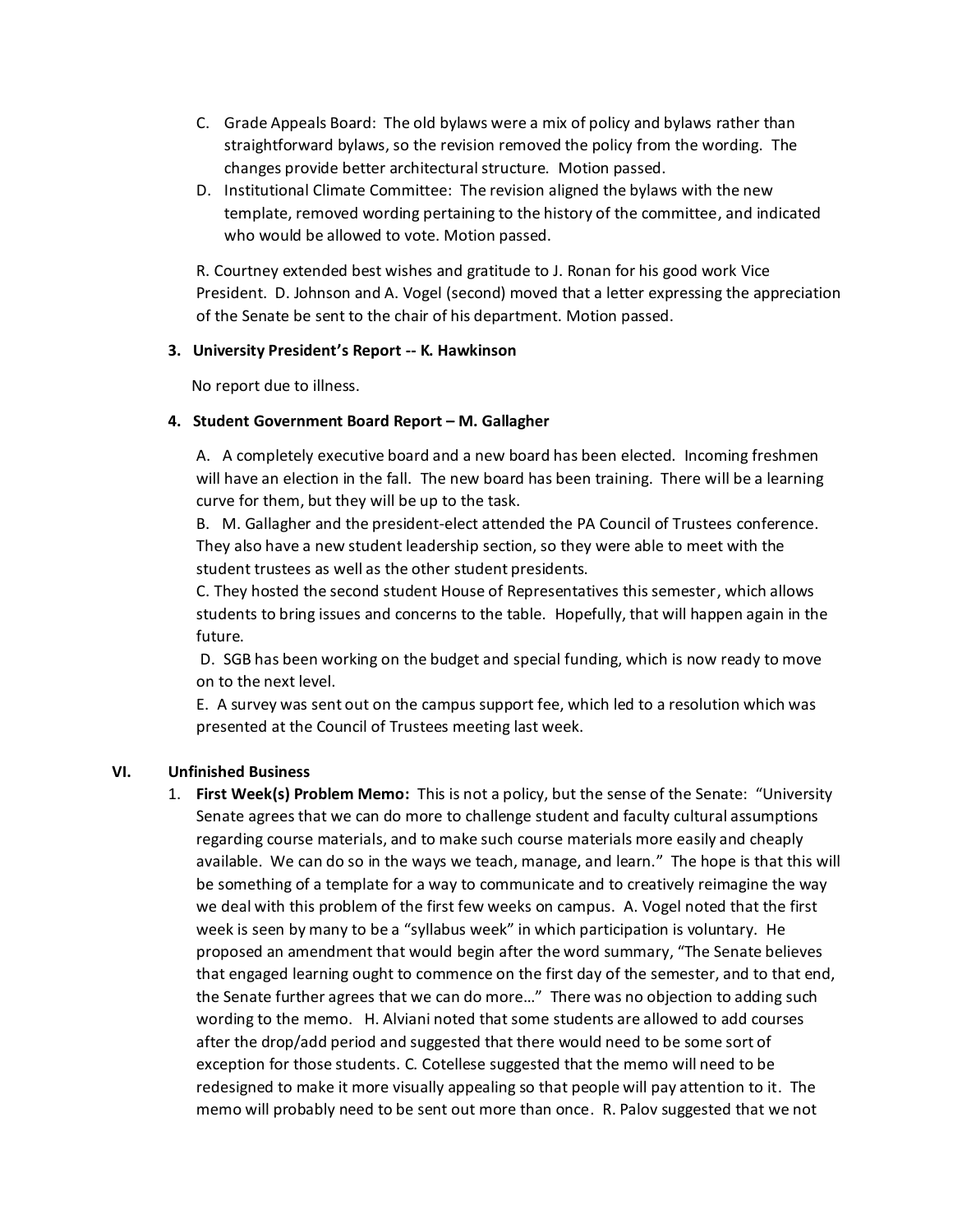call it the First Weeks Problem, because it sounds negative. Use more positive language. J. Lizz moved to incorporate the changes we discussed and approve as an internal document. K. Clair seconded. Motion passed.

- 2. **Academic Policy Committee** D. Mace
	- ACA-088 (Graduate Pass/Fail Policy): This was sent back to the committee last time in order to ensure that a B- grade did not conflict with a C as a passing grade in some graduate courses. After consultation with the committee and Dr. Wells, ACA-038 would change as a function of this policy to ensure that there would be no conflict, thereby resolving the issue. Motion passed.
	- ii. ACA-070 (Declaring a Major): This revision moves the number of credits from 39 to 60, which means that the student would declare the major during the fourth semester rather than the third. It gives the student an extra semester to decide, making it easier for those coming from community college to integrate. Students can file extensions if they are still uncertain at that point. Undeclared students are notified that they have reached the point where a decision needs to be made during advising. T. Wong suggested that the earlier deadline is more beneficial for students, particularly if they can file an extension, so that they are forced to begin thinking about the decision. D. Mace noted that the committee did not believe that the change would prevent students who know what they want from declaring their majors in a timely fashion, but that it would give additional "runway" to those who might need it. D. Johnson noted that this was a policy that was intended to save students money by encouraging early declaration of the major, but that it was never easy to enforce given the number of exceptions. M. Gallagher reported that the policy might help reduce some of the stress related to an already stressful process. R. Courtney asked about the intent of the first underlined sentence. L. Frye reported that the purpose is for students who are doing well, but who need to make sure that they are on track, taking the proper classes in the major they plan to declare once they have a GPA. At 39 credits, some students are declaring majors that they don't really want. Moving it to 60 credits avoids premature declaration of a major. Also, it is in line with the majority of the other PASSHE schools. The discussion moved from a discussion of the policy into a discussion of best practices, highlighting the need to explore best practices regarding advising in this area. Motion passed with 1 no vote.
	- iii. ACA-086 (Commencement Ceremony Regalia): The focus is to allow flexibility by the administration, emphasizing the nature of the ceremony as celebratory and dignified. The problem was the extension of regalia into domains that were not necessarily academic and that there was no good lever for saying yes or no. Another part of this from the committee's perspective is the term "other university recognized organizations and co-curricular programs" takes a wide swath. The organization has to be recognized by the university and then must submit criteria to the university for consideration. The wording implied a process that wasn't there, so it was removed. S. Mangold explained that it seemed that everyone wants to wear cords simply for belonging to an organization, rather than as recognition for achievement of some sort. The administration needs to know where to draw the